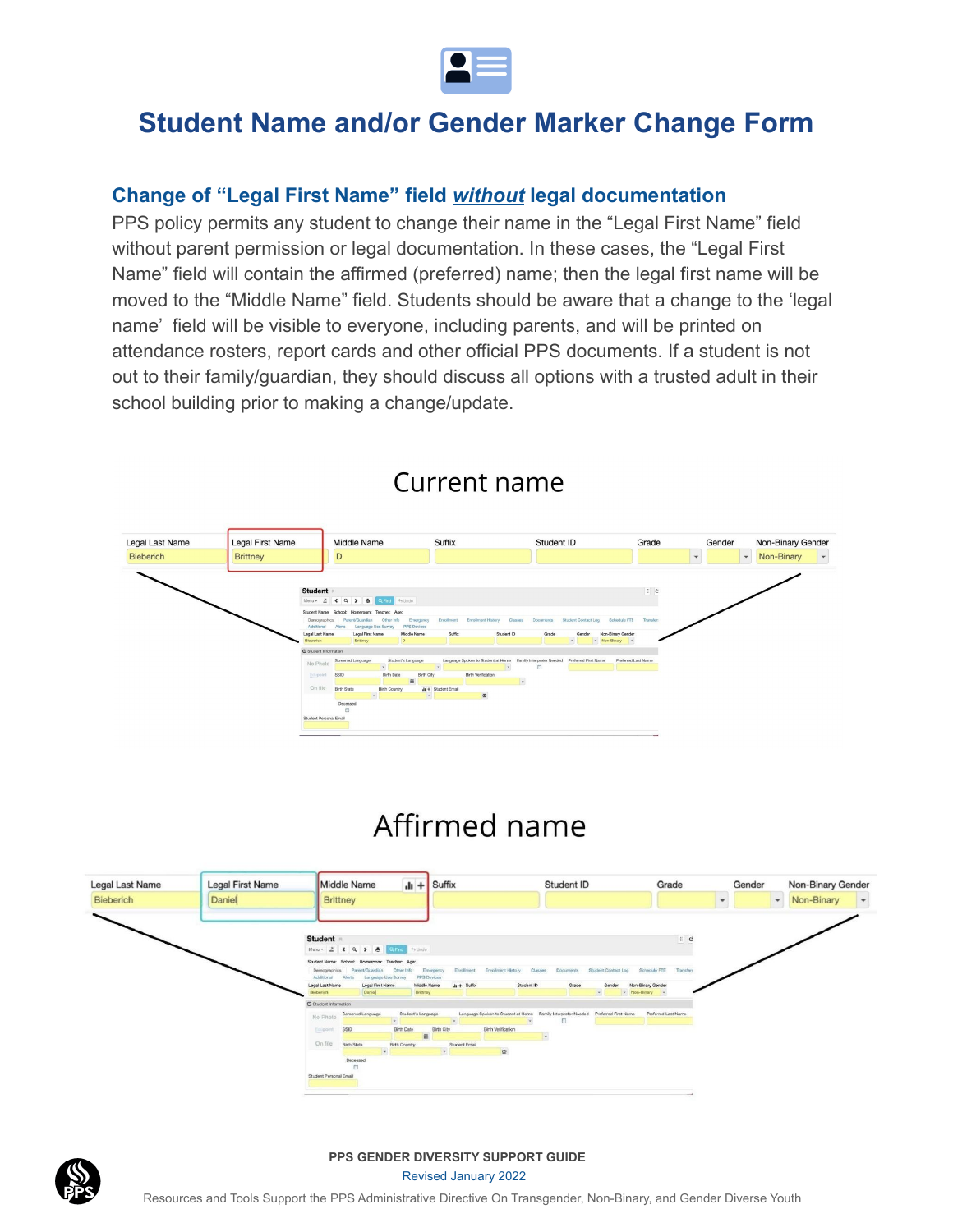

#### **Change of "Legal First Name" field** *with* **legal documentation**

A student who changes their name with the government can bring documentation into their school and the name change, as shown in those documents, will be made in the student information system.

**In all instances, the student shall retain the same SSID.**

#### **To add a name to the "Preferred Name"Field**

If a student does not want to change the legal first name field, enter a name in the "Preferred Name" field. The student/family should be aware that this option may result in the legal first name still showing up on school related documents. This is especially important in the context of substitute educators and the attendance rosters they use. Students with a name in the "Prefered Name" field will likely be dead named when a substitute educator fills in for the day. We are working to find a solution to this gap in the Synergy software.



### Preferred name



**PPS GENDER DIVERSITY SUPPORT GUIDE** Revised January 2022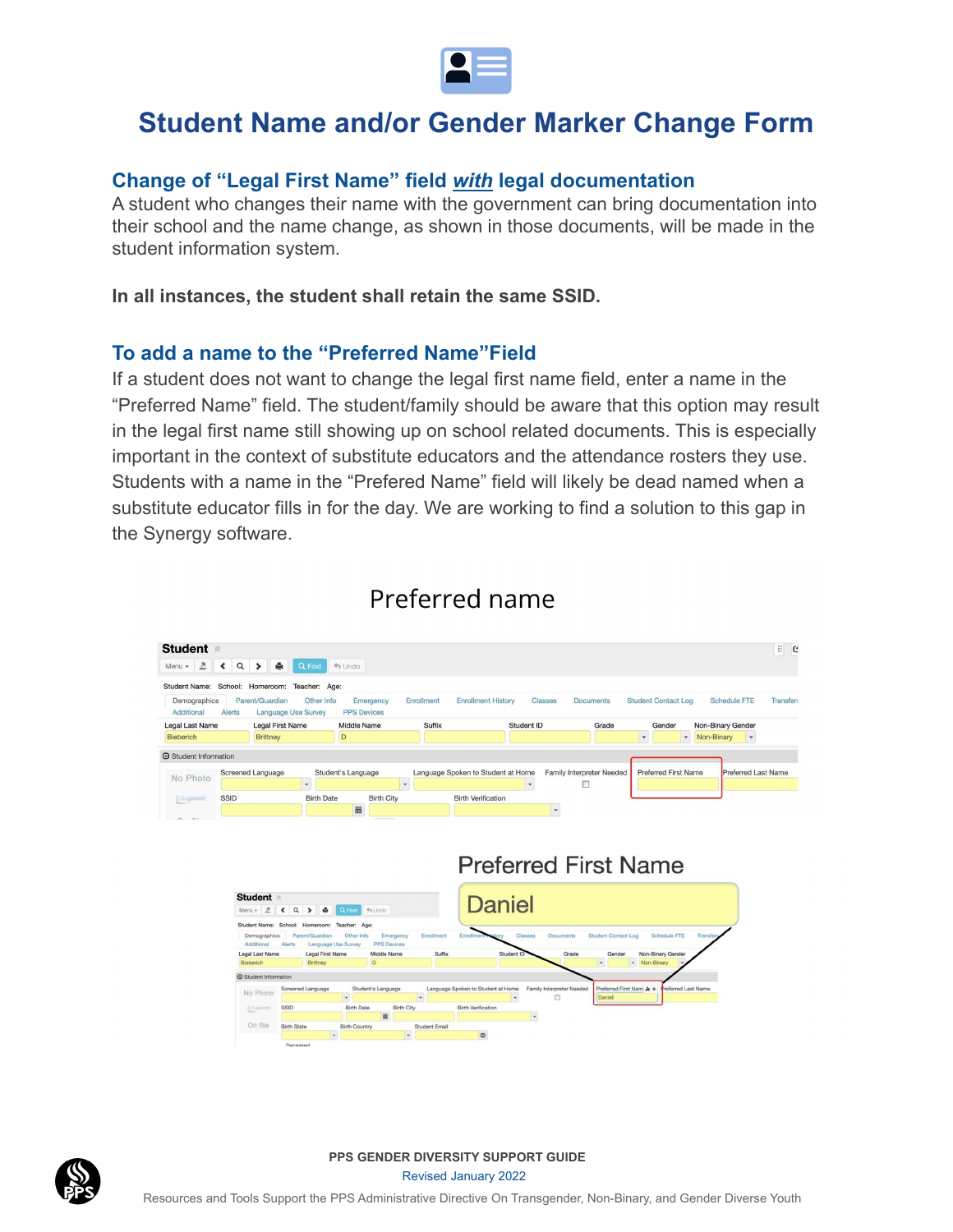

#### **Change of Gender Marker**

If requested by the student, schools shall change the student's gender marker in the student information system. Current options include female, male, or nonbinary. This written request is considered sufficient documentation. Students/families should be aware that gender marker categories are not confidential and can be viewed by school staff.

### **Confidentiality**

If a student is not ready to disclose their identity to their caregivers, the Gender Support Plan should serve as a resource for ensuring the correct names and pronouns are honored throughout the school day.

### **"Legal First Name" Field v "Preferred Name" Field**

It is important to understand the difference between these two fields before making a decision to proceed. A change to the respective fields is reflected in various spaces. See the list below:

| <b>Legal First Name</b>                                                                                                        | <b>Preferred Name</b>                                                                                                               |
|--------------------------------------------------------------------------------------------------------------------------------|-------------------------------------------------------------------------------------------------------------------------------------|
| Report cards<br>ParentVue<br><b>StudentVue</b><br>Attendance Rosters (for teachers<br>$\bullet$<br>and substitutes teachers)   | • Sometimes on attendance rosters*<br><b>PPS staff Synergy views</b>                                                                |
| Transcripts<br>Diploma<br>$\bullet$                                                                                            | Take home: a change here can be seen<br>by PPS but does not guarantee<br>consistent use without advocacy despite                    |
| Take home: a change here will be seen<br>by teachers, staff, family, and possibly<br>other students. This option significantly | district stance on using affirmed name<br>and pronouns for all students                                                             |
| reduces the chances of inadvertently<br>being deadname.                                                                        | Caveat: if a student comes from an<br>unsupportive home or is not out at home,<br>a change here will not out them.                  |
| Caveat: if a student comes from an<br>unsupportive home or is not out at home,<br>a change here <i>will</i> out them.          | *We have begun training classified staff on the use of<br>the proper report that will always pull from the preferred<br>name field. |